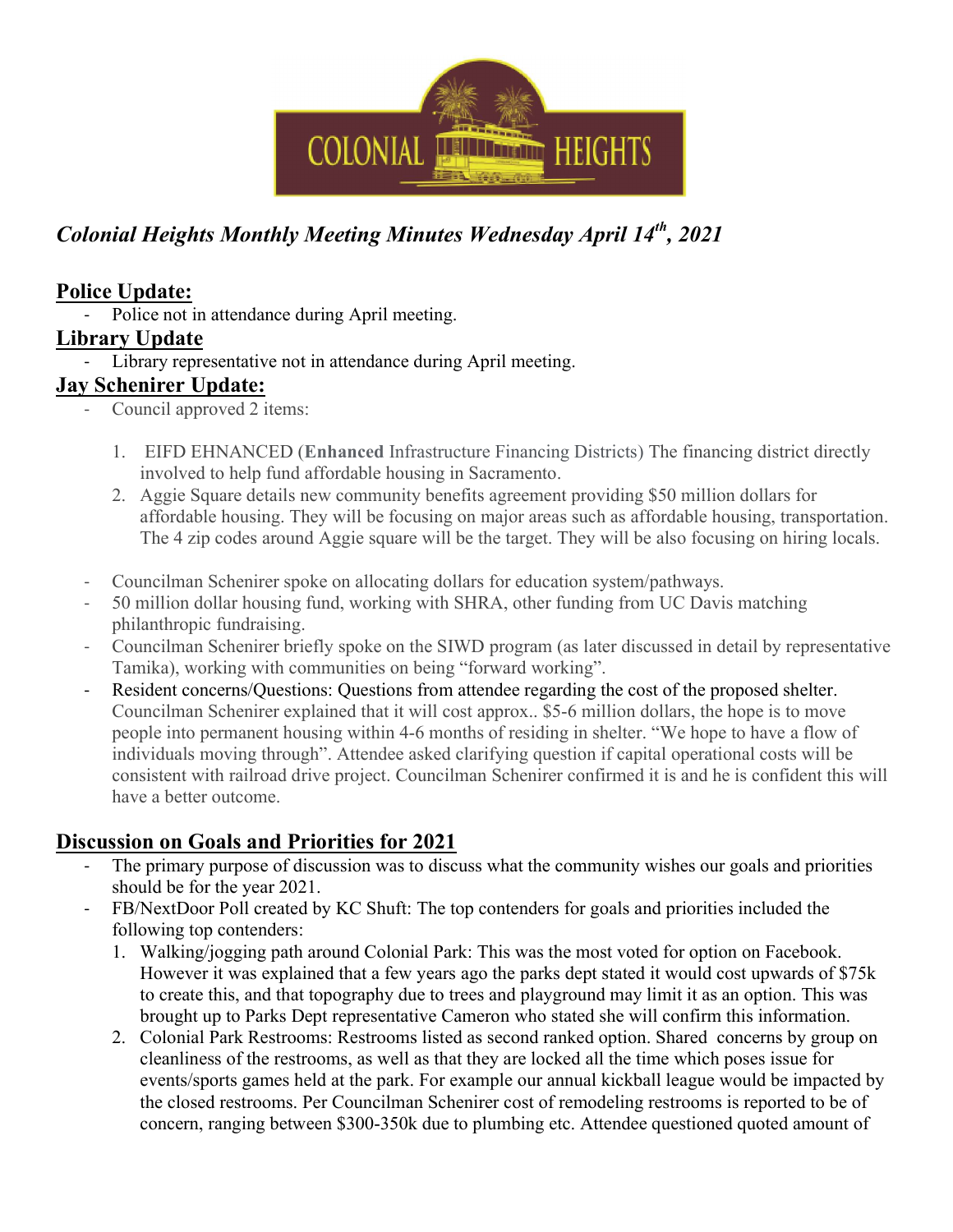restroom remodel. Councilman Schenirer explained that running new plumbing lines etc. raises the cost compared to in home remodels.

- 3. Alley/Community Garden:
- 4. Public Art: Ed Fletcher and Mark Harrington interested in bringing more local/community art to Colonial Heights.
- 5. Adult Exercise Area in the park: Similar to Tahoe Park, some community members requesting exercise areas for adults around the park.
- 6. Lights on SF Blvd: Community members interested in lights. It was discussed by leaders that lights were on in the past but city of Sac had to turn them off due to not being able to afford the cost of keeping them on.
- 7. Wading Pool: Per City of Sac within the next year the plan is to begin removing all wading pools and replacing them with splash pads. They also plan to remove the fence surrounding current wading pool. Shared concerns that the neighborhood should be surveyed regarding this before it is removed, Mark Harrington voiced the joy he has witnessed (from his home across the way) it brings kids  $\&$ their families throughout the years.

### Committee Updates:

#### Communication-

- Per head of Communications, Greg, he explained to group that the different social media platforms, and modes of communication are now better organized, "all in one place and reachable". Kaitlyn and Chelsea open to taking part in communications committee and will be meeting with Greg soon to learn more. CHNA leaders actively looking for other community members to take part. Please email Greg at Gregrnextdoor@gmail.com if interested in taking joining committee.
- Welcome-

-From January to current date there have been 5 new homeowners in Colonial heights, welcome baskets put together for new residents, will be distributed soon. The hope is that for our proposed first in person meeting to have cards for attendees to sign for future homeowners in the neighborhood.

- Finance-
- No new updates. Current balance is \$1350, Team thanked Jay Schenirer office for contributing to Easter Scavenger Hunt.
- Traffic and Safety-
- Kaitlyn is continuing to speak with other community members as well as police on ways to reduce traffic issues such as speeding in the neighborhood. If anyone else is interested in joining committee please email Kaitlyn Johnson at kaitlyncjohnson@gmail.com
- Art (Newly proposed committee)-
- "Art walk" in McKinley village discussed, Councilmember Schenirer willing to work on this with our neighborhood. Allison has done lot of work on murals and may be able to assist with this.
- Ed Fletcher, willing to help make art happen in our community, suggest starting small and moving towards bigger things, "involve local artists, start with back stop" Talks of tree just went down (bare spot), look for small opportunities for local artists. May be funding available through councilman Schenirer office towards art.
- Mark Harrington is meeting with Parks community coordinator & Colonial Park supervisor at the park on 4/20 at 9am.
- Best contact for art murals is Donald Gensler, can be contacted at dgensler@cityofsacramento.org
- T-shirt
- KC Shuft discussed that there are a few different designs, options such as old map, people liked this option in the past, or the very first designed t-shirt, (maroon with sign topper on it), She wishes to buy more but needs to know which one is the favorite. She asked attendees, it was of mixed opinions. May survey community members on social media platform prior to ordering.
- Parks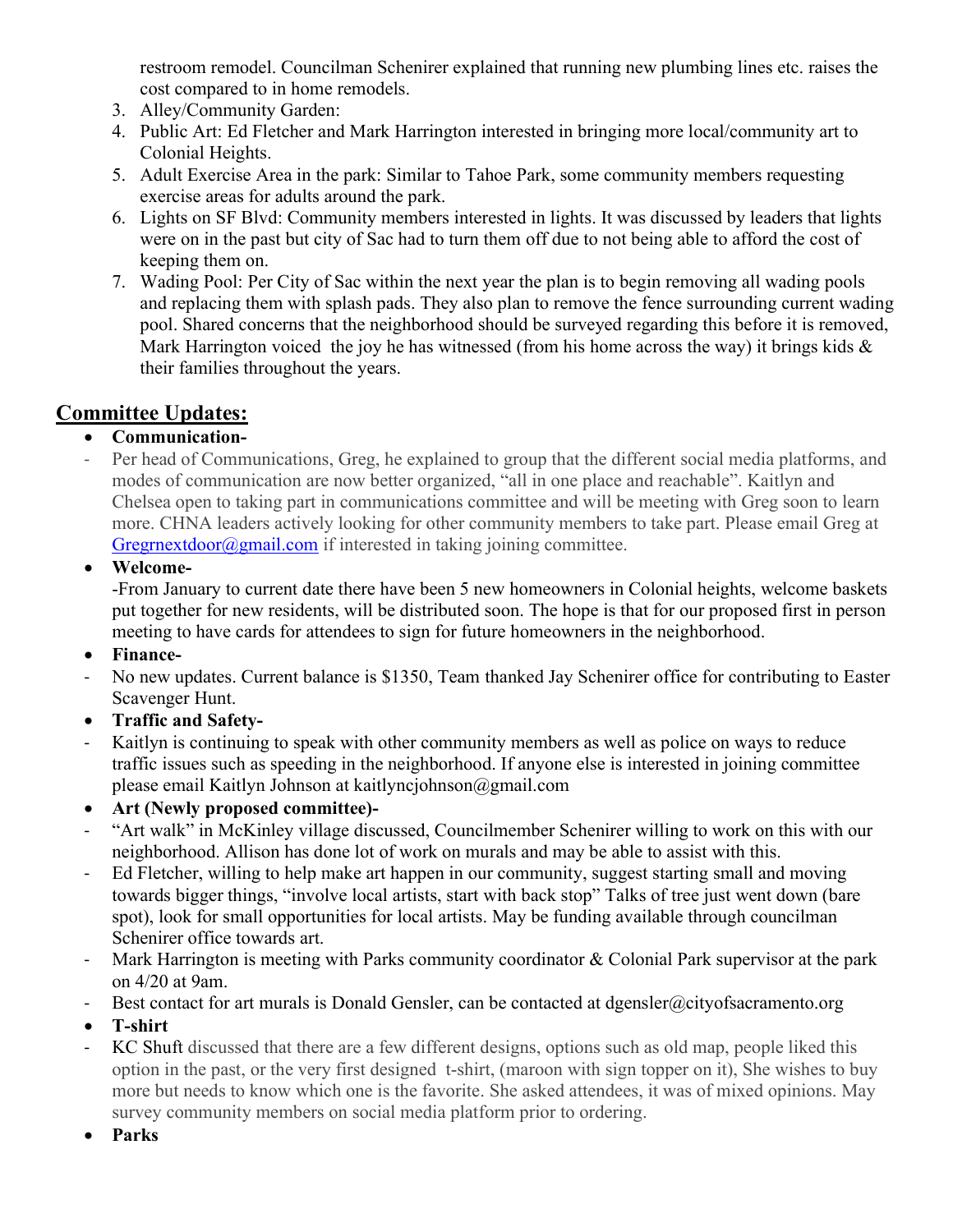- Park updates provided during Goals & Priorities for 2021, as well as during Parks Master Plan presentation.

#### Tamika L'Ecluse, Sacramento Investment Without Displacement

\*\*\*\*KC Shuft introduced Tamika from SIWD to the group. KC was connected to Tamika after someone reached out to her from SIWD explaining what the programs goals are and the benefits of being a member. KC Shuft also said that she was going to join SWID, but indicated that to join, another person from Colonial Heights needed to join.

- 1. Tamika spoke about the purpose of the organization, indicating that it was to ensure that the impacts from development and growth in Sacramento, including Aggie Square, were mitigated to the extent possible and that growth in Sacramento did not have to be at the expense of existing long term residents. "Sacramento Investment Without Displacement (SIWD) was created to serve as a single coalition of multiple organizations and individuals that are working together to help protect vulnerable communities and neighborhoods from potential negative and destabilizing impacts of large development projects in Sacramento. SIWD seeks to work with and negotiate with large institutions and developers that propose developments that threaten to destabilize existing neighborhoods, their residents, cultural norms, small businesses and community institutions. This idea emerged from the Sacramento Building Healthy Communities " Community Development Action Team (CDAT), and specifically, CDAT's research on Aggie Square, a 20 acre commercial and mixed-use development proposed by UC Davis on land owned by the State of California, and controlled by the University of California"
- 2. Per Tamika, "Community members drive the success of the neighborhood", and it's important for multiple neighborhood to become involved to strengthen the program.
- 3. Tamika provided an overview of organizations that came together to establish a precedent of how development works in partnership with communities and not against, to not exploit them. Example: Mercy housing, "it's going to be an amazing program, childcare component, how to mitigate the impacts, we love things to help and serve, but we also can't leave the people who are currently there behind".
- 4. She explained the importance of having seats at the table when decisions are going to be made such as workforce, housing, transportation, & youth programs. "These are Sacramento goals. In order to reach these goals, to have clean air, mobility, all of it is possible if policies are out in place and leaders are partners with us in achieving them".
- 5. Tamika then engaged in discussion regarding details of the \$50 million plan (previously discussed by D5 Councilmember Jay Schenirer) with Jay Schenirer and attendee Chris Jones. This resulted in an extended policy discussion. Eventually due to time constraints moderator called an end to the discussion due to the next presentation. Attendee Greg Ruszovan objected that no questions had been permitted of Tamika regarding the SIWD organization, membership, dues, individual participation, and pointed out that SIWD required that CHNA, not individual neighbors, join the organization, and that permission from CHNA had not been sought or obtained. Chris agreed and indicated he would like to be the second person if joined. Chris further explained that the neighbors in attendance (6 total, with only 1 not being a CHNA leader) at the meeting should suffice for joining as all neighbors are invited/encouraged to attend and submit their opinions if desired. Greg requested that the issue be tabled due to time and be discussed at the next monthly meeting.

\*\*\*If interested in joining or have additional questions please go to SIWD.org\*\*\*

## Cameron Grannis, Parks Master Plan

-Main Purpose of discussion was to evaluate what is working well within the neighborhood and address neighborhood concerns/questions. Per Cameron & Brianna Moland these meetings are called community connection meetings.

-To start, an Interactive poll was posted so that attendees could register and complete. These results are forwarded to parks Department for review.